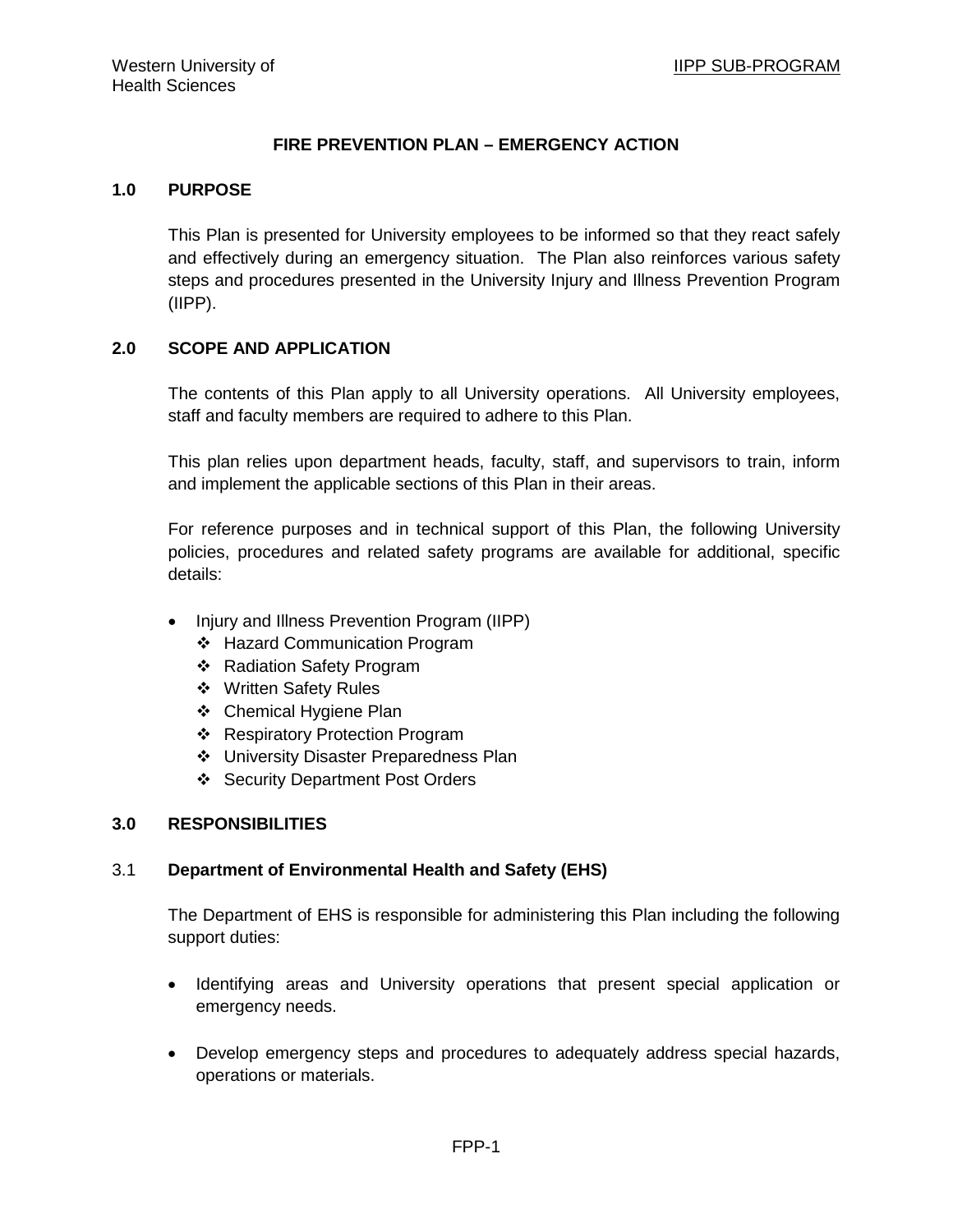- Update the Plan as the need arises, operations change or new exposures are identified.
- Train department heads and supervisors in the application and implementation of this Plan.
- Monitor the effectiveness of the Plan through drills, employee safety meeting discussions or other effective methods.

# 3.2 **Department Heads, Faculty, Supervisors**

Each employee, staff member and student has the direct responsibility to be familiar with the contents of this Plan as well as follow the rules and procedures provided herein. To meet this responsibility, employees, staff and students will:

- Notifying all students, employees and other involved persons of the contents of this Plan as well as the applicable emergency procedures contained herein.
- Provide adequate training and orientation for students and employees on the contents of the Plan.
- Notify the Department of EHS of any necessary changes, revisions, new operations, or previously unknown potential hazardous conditions that require the Plan to be modified or changed.
- Provide the Department of EHS with the necessary technical support needed to update or modify the Plan.

# 3.3 **Employees, Staff and Students**

Each employee, staff member and student has the direct responsibility to be familiar with the contents of this Plan as well as follow the rules and procedures provided herein. To meet this responsibility, employees, staff and students will:

- Attend Plan training and orientation sessions
- Participate in drills and Plan review meetings
- Offer constructive input on Plan changes and modifications.
- Provide technical information as necessary.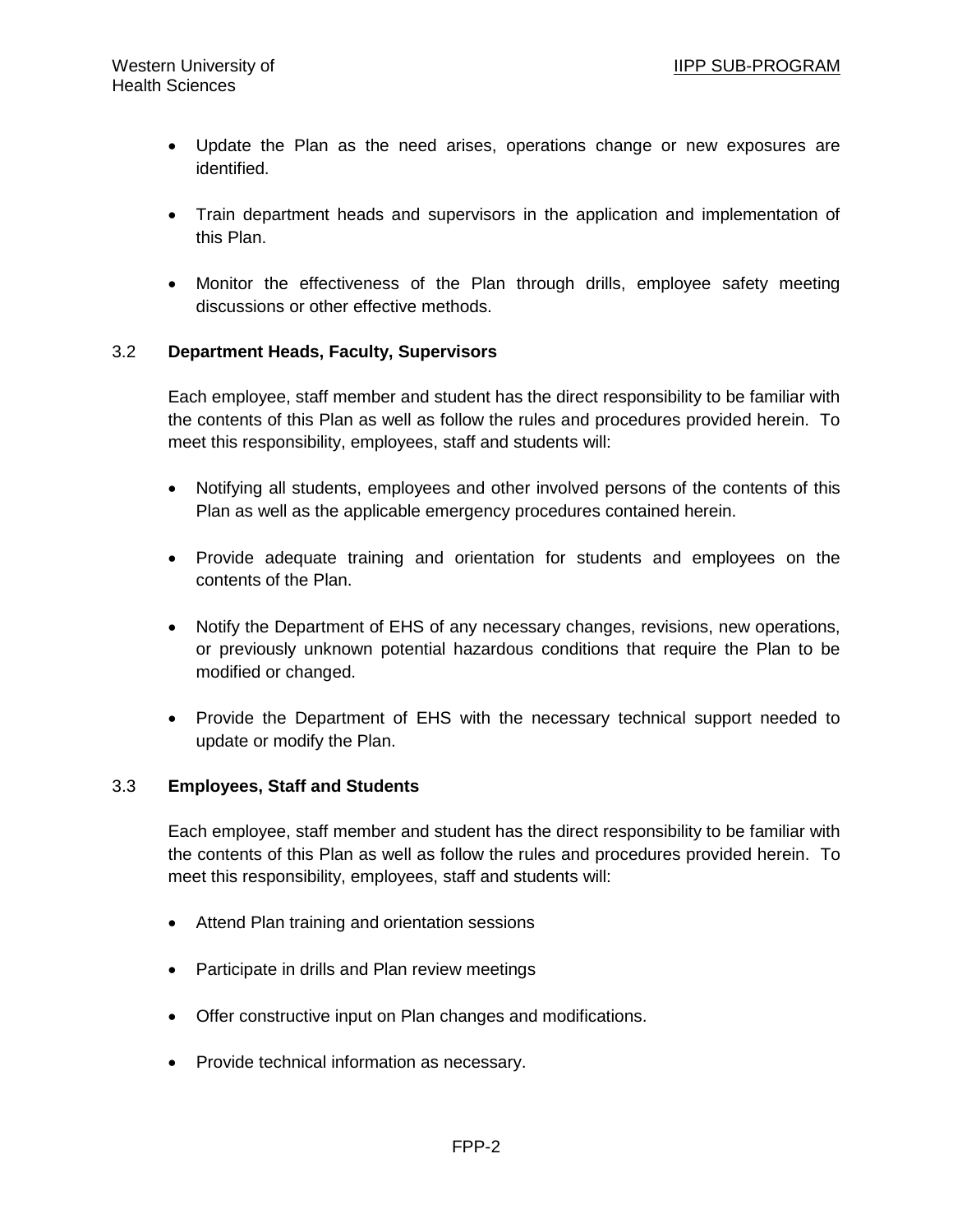• Notify supervisor or department heads of previously unidentified hazardous operations or material that may need to be addressed by this Plan.

## **4.0 TRAINING**

Staff, employees, students, and other persons who are routinely on University property will receive training in the contents of this Plan. Mandatory training will be provided for evacuation and alarm notification. Other portions of this Plan can be presented as general information during initial employee or student orientation.

Training will be given periodically, but no less than the following minimal requirements:

### 4.1 **Employees, Staff, and Supervisors**

- At time of hire and no less than once annually thereafter.
- Whenever a job transfer involves a new work location (building or laboratory).
- Whenever a new process, material or chemical is introduced into the employee's work environment that presents a potentially hazardous condition or operation.

### 4.2 **Students**

- During initial orientation
- Whenever assigned to a laboratory project or ancillary student program that involves chemicals or potentially hazardous equipment.

### 4.3 **Other Persons**

Vendors, outside security personnel and other similar persons who are frequently and routinely on University property will receive the applicable training and orientation relative to their business on campus.

The Department of EHS will provide or ensure that security personnel are given training to supplement their post orders assignments. The respective department head or University employee who controls the activities of vendor personnel will assure that applicable training or orientation is provided.

### 4.4 **Recordkeeping**

The Department of EHS is responsible for maintaining written records of training and/or orientation sessions. The record will minimally provide the following: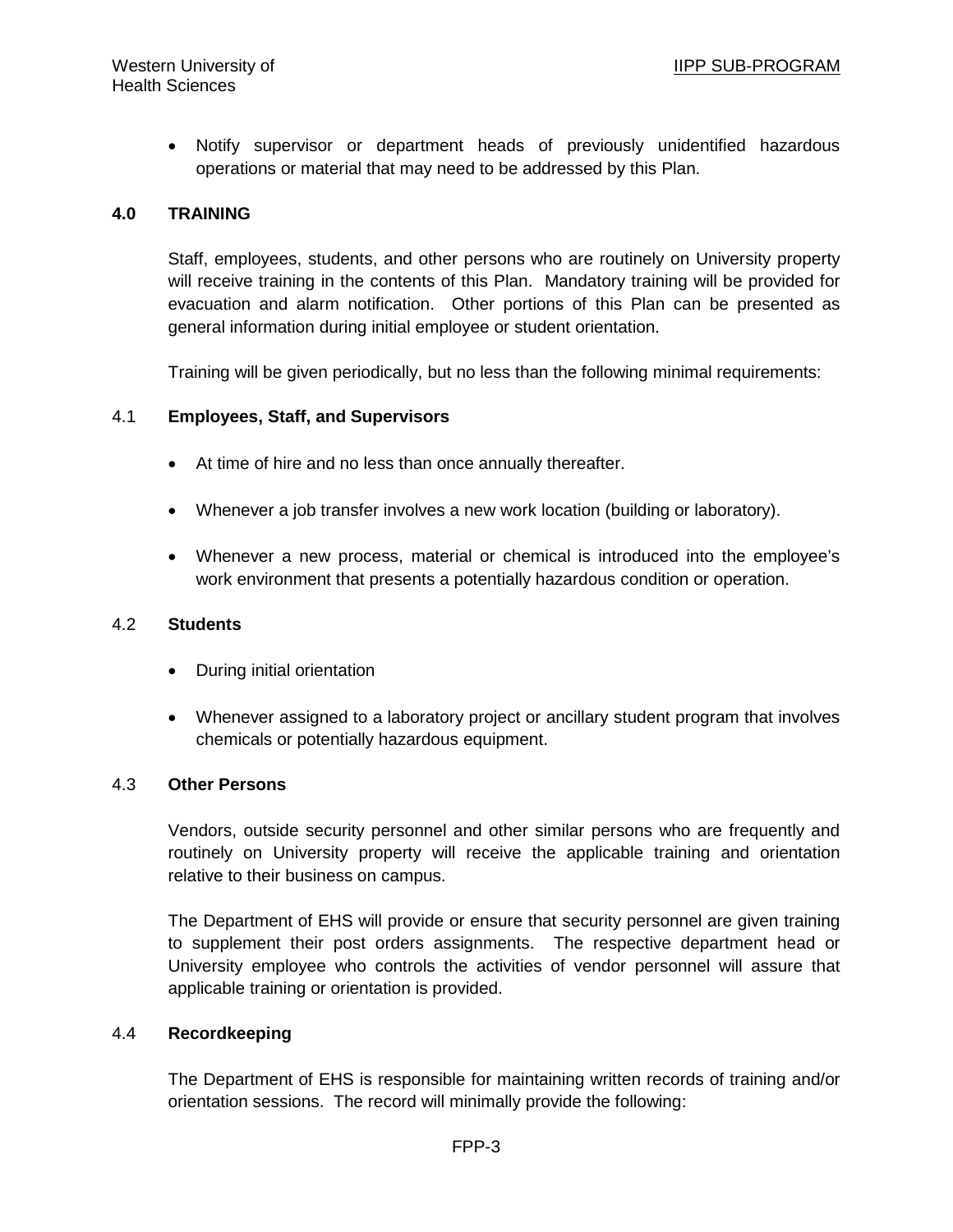- Training date
- Names of all attendees
- Signature of all attendees
- Brief outline of material presented

# **5.0 ALARM NOTIFICATION**

Alarms that indicate emergency situations can be provided or initiated in several ways. These include:

- Phone notification
- Employee, student, visitor calls Security 541-259-0301 or extension 0301 and the public 911.
- Verbal notification
- **Employee, student or visitor verbally notifies staff, security personnel and nearby** persons.
- Internal alarm systems
- **Automatic fire sprinkler system water flow alarm**
- Smoke detector activation alarm.

Whenever an alarm is given, the University employee of the highest authority level present will initiate the emergency procedures contained in this Plan. These procedures may include equipment shut-down, local or full evacuation, fire fighting, investigation, etc. If there is any danger to the personal safety of building occupants, evacuation will be the first order given.

Once the alarm is given (or received) the immediate employee in charge will direct persons in the affected area to a safe zone which may include evacuation of the building, room or laboratory. The arriving emergency personnel will assume control once the situation has been assessed and is understood by the responders. If the public fire or police department responds, they will assume and be given complete control upon their arrival.

# **6.0 Emergency Personnel**

The following personnel (by position name or title) are deemed to be University Emergency Personnel.

- Director of Environmental Health and Safety
- Facilities Department Personnel
- Contract Security Personnel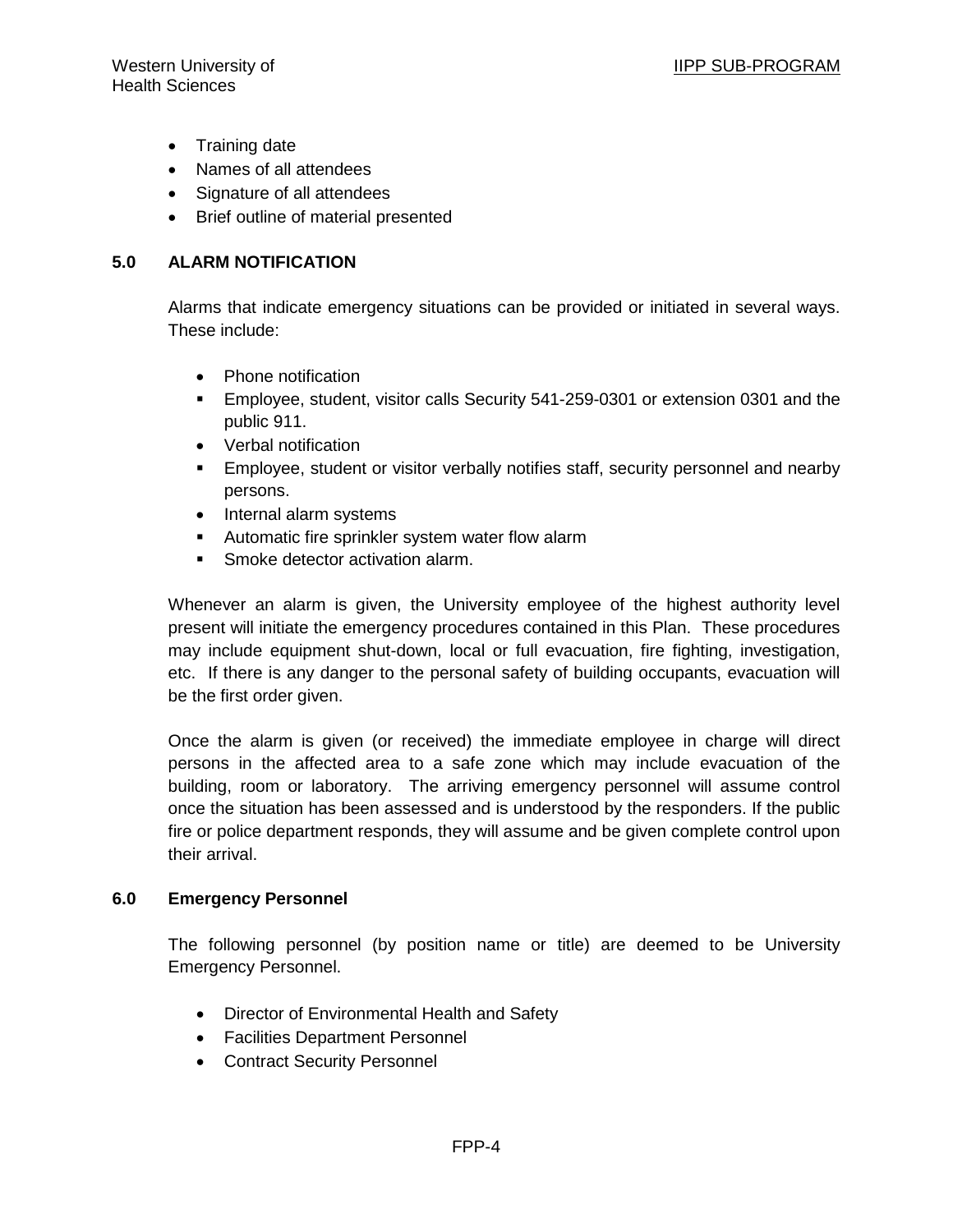Only the Director of EHS or Facilities Director has the authority to designate other University employees as emergency personnel. Under no circumstances will students, vendors or other nonemployees be designated as emergency personnel.

# **7.0 Designated Potentially Hazardous Areas**

The following areas, buildings or University operations, due to their inherent processes, equipment or materials, have been identified as having greater potential for being the site or location of an emergency situation. Each of these areas has special protection, alarms, employee training, and specific safety related policies or procedures developed or provided to prevent emergency situations. However, it is prudent to identify such areas so that persons in these sites are aware and knowledgeable.

The designated areas and special condition(s) that warrant this designation are:

- Embalming Room (hazardous/flammable chemicals)
- Hazardous waste storage area (hazardous/flammable chemicals, materials)
- Labs containing ionizing radiation (radiation source)
- Research laboratories (hazardous/flammable chemicals)
- Facilities shop (paints, welding, woodworking)
- Anatomy laboratory (hazardous/flammable chemicals)

# **8.0 Special Protection**

The following protection systems, materials and/or equipment have been provided to increase the safety for all building occupants as well as to better protect the assets of the University:

- Automatic fire sprinklers present in all teaching buildings.
- Smoke detection systems present in all buildings not protected by automatic fire sprinklers.
- Pull box alarm systems present in all teaching buildings.
- Fume hoods for chemical fume exhaust and control are present in all laboratories having hazardous chemicals.
- Hazardous material containers provided where these materials are used and/or stored.
- Fire extinguishers provided in all campus structures.
- Material Safety Data Sheets in all areas using hazardous chemicals.
- Roving campus security patrols, 24 hours per day, seven days per week.
- Identified evacuation areas for each building.
- Posted evacuation diagrams in all campus buildings.
- Emergency lights in all buildings.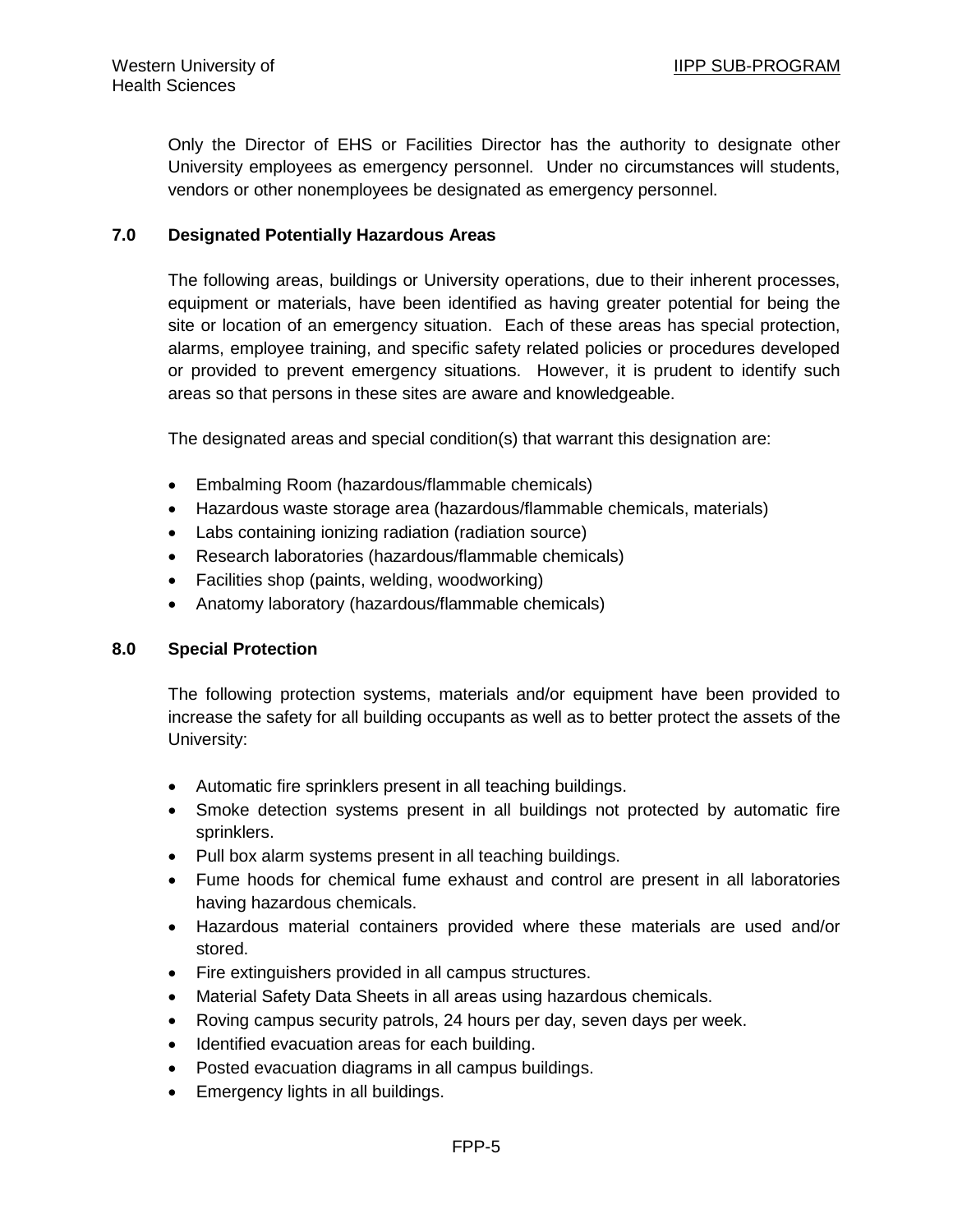# **9.0 Emergency Situation Procedures**

### 9.1 **Fire or Major Smoke in Building**

- Call Security at 541-259-0301 or extension 0301
- Evacuate the involved area and/or entire building
- Verbally notify all others during the evacuation.
- Notify the fire department by calling 911.
- If safe to do so:
	- Fight the fire with extinguishers
	- Turn off electrical equipment
	- Close doors behind last person leaving the area
	- Look for unconscious or injured persons
	- Render aid to unconscious or injured persons
	- Note locate of fire and/or smoke and involved equipment or process
- Assembly in the designated area
- Advise arriving emergency personnel and/or fire department of the situation including:
	- Location
	- Nature of fire and/or smoke condition
	- Involved equipment
	- Presence of hazardous materials in the fire area
	- Location of any injured or unconscious personnel

### 9.2 **Smell of Smoke Only**

- Call Facilities
- Verbally notify personnel in the affected area.
- Notify Campus Security at 541-259-0301 or extension 0301
- If smoke increases, evacuate entire building, following steps provided under **FIRE scenario** above.
- University emergency personnel will initiate a search for the source of the smoke **- OR -**
- University emergency personnel notify public fire department by calling 911.
- University personnel order building evacuation is source cannot be found or if an actual fire condition is found during the search.

### 9.3 **Hazardous Material Release or Spill**

- Alert personnel in the immediate area, room or building section.
- Initiate evacuation of the immediate area.
- Be prepared to evacuate the building.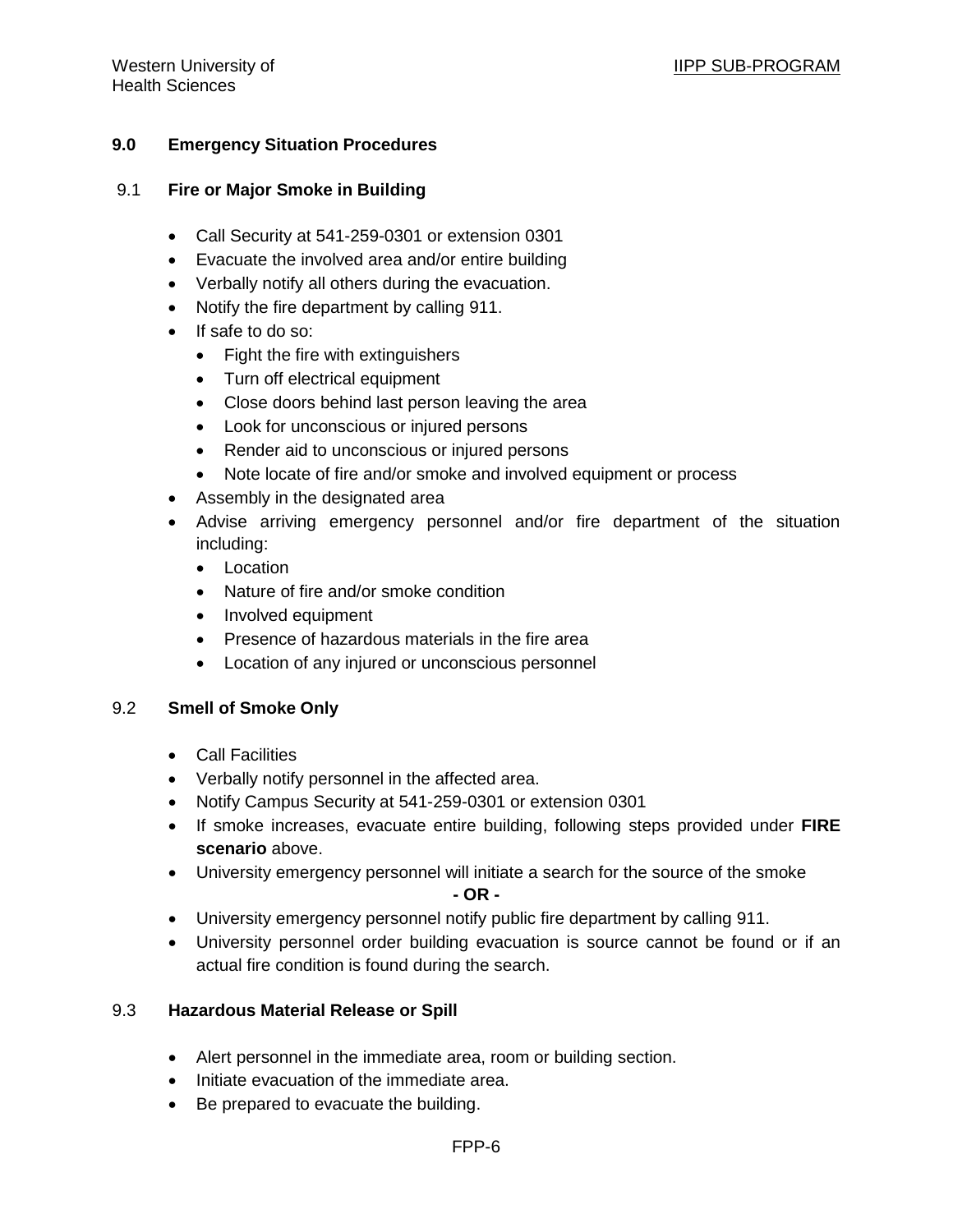- Call Campus Security at 541-259-0301 or extension 0301
- If safe to do so:
	- Confine the spill
	- Note the exact location of the spill
	- Note container identification and any warning signs on container
	- Note color of fumes, particular odor or smell
	- Turn off all electrical appliances in the area
- Advise arriving emergency personnel (campus or public) of the situation particulars.
- Evacuate to established safe zones as ordered.
- Follow procedures for **FIRE scenario** evacuation scenario

# 9.4 **Earthquake**

During the actual earthquake:

- Duck and cover.
- Do not evacuate unless instructed by person in charge.
- Stay away from windows, hanging fixtures, large cabinets, wall shelves, etc.
- Do not attempt to restrain falling or shaking objects.

After the earthquake has stopped:

- Check for injured or unconscious persons, render aid.
- Check for exposed electrical sources.
- Check for broken glass.
- Check for natural gas odor.
- Check for smoke and/or fire.
- Check for building damage, especially to doors, stairs, ceiling tiles, etc.
- Do not use elevators, USE STAIRS ONLY when moving within or out of the building.
- Check for hazardous chemical or material spills.

If natural gas, hazardous material, smoke or fire is found:

• Evacuate the building following procedures listed under **FIRE scenario**.

If no hazardous situations present themselves, await instructions from University Emergency Personnel to resume normal operations, conduct a slow and orderly evacuation, or move to another area within the building.

# 9.5 **Electrical Utility Failure**

• Remain calm and wait for emergency lights to operate.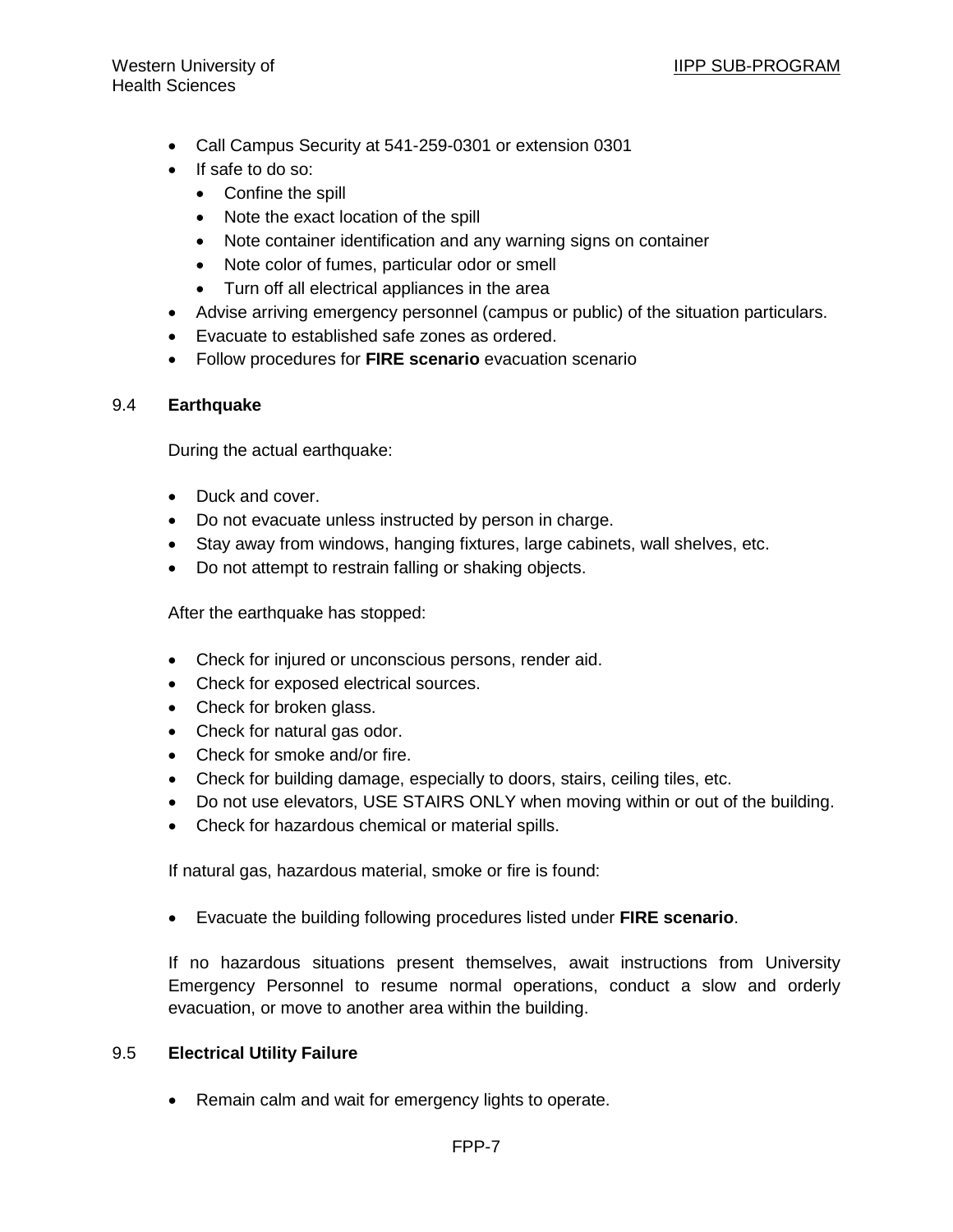- Stay with your group or class or co-worker.
- Test the phone and if it works, notify Security.

If failure occurs during daylight hours:

• Remain in the room until instructed to leave or resume operations.

If failure occurs during dark (night) hours:

- Wait for emergency lights to operate, then slowly leave the building to the established evacuation zone.
- If emergency lights do not operate, attempt to call Security by phone.
- If the phone does not operate, wait for aid from the responding emergency personnel.

### 9.6 **On-Campus Civil Unrest or City Policy Activity**

- Notify Campus Security by phone and notify them of the situation as observed or heard.
- Remain in the room and building unless instructed to leave by the city police.
- Stay away from windows and doors.
- Turn off all lights except for those absolutely necessary.
- Do not contact, call out to, or in any other manner attempt to draw attention to yourself with those involved in the civil commotion or police activity.
- Dial radio to local news station, keep volume low.

### 9.7 **Violent or Threatening Person**

- Do not draw attention to yourself or your group.
- Do not present an aggressive or threatening nature or posture.
- Follow orders given by the person.
- Do not argue with the person.
- Do not attempt to subdue the person.
- Note the person's physical description, clothing, language, identify marks.
- Do not run, always walk.
- Talk softly.
- If physically attacked, cover your head and assume the fetal position.
- Be aware of escape routes, exits,
- Await police response and follow instructions.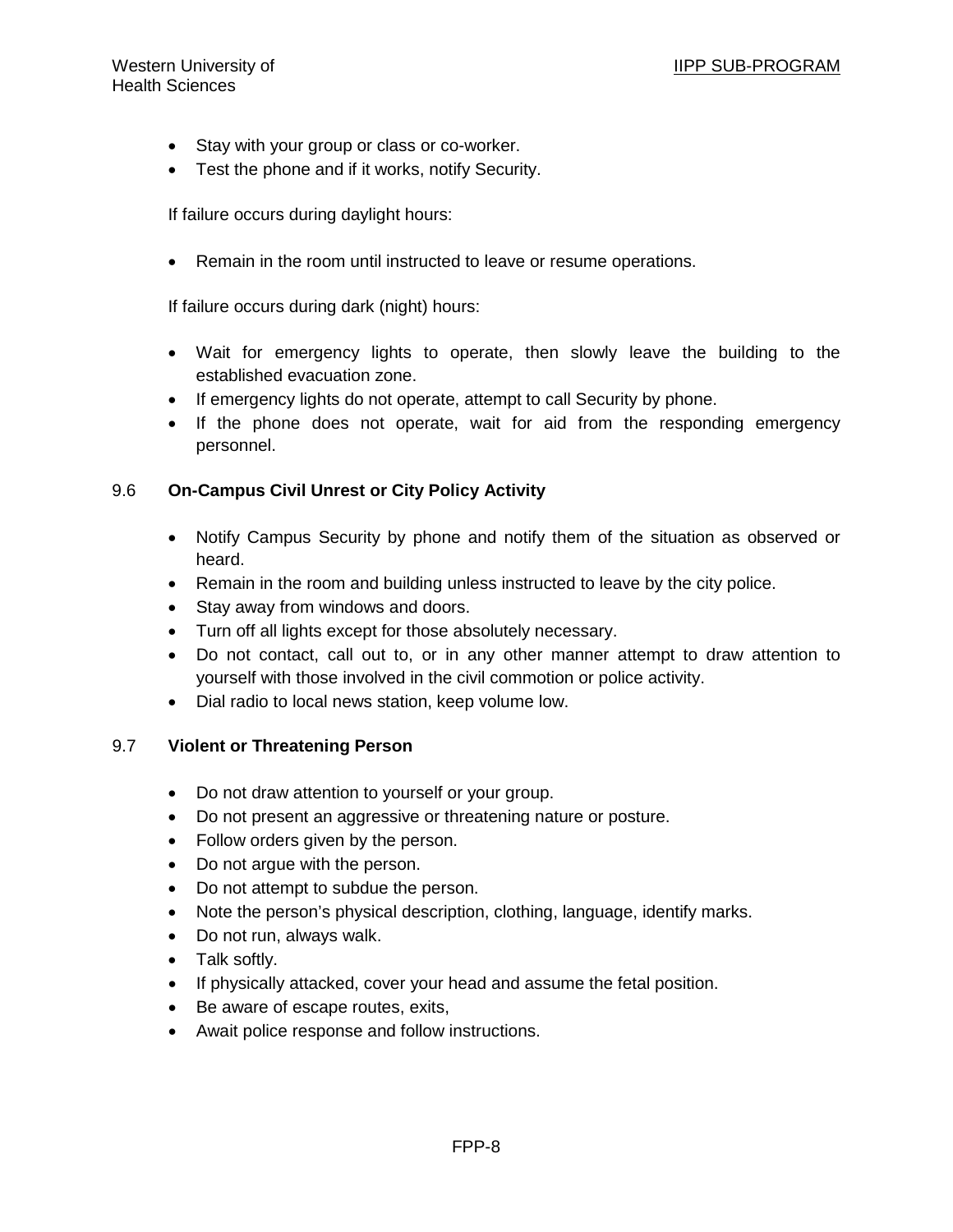## **10.0 Fire Prevention Plan**

#### 10.1 **Fire Safety Rules**

The IIPP provides relative fire safety rules for employees and the student body. These rules are explained during employee and student orientation. Safety coordinators and department heads are responsible for implementing and enforcing the fire safety rules.

### 10.2 **Fire Inspections**

Fire inspections are part of the IIPP process. Safety coordinators, monitored by the Department of EHS, conduct periodic inspections to find and correct unsafe acts or conditions that may or could result in a fire condition.

Fire safety inspections are also conducted by outside agencies and other fire safety professionals. These inspections include the public fire department and fire insurance carrier.

The results of these documented inspections are reviewed by the Department of EHS. Proper corrective action is taken promptly whenever necessary to prevent fire situations.

### 10.3 **Fire Detection and Suppression**

All buildings are equipped with hand-held fire extinguishers which are checked monthly and inspected annually for operating condition. Selected employees have received training in the effective use of fire extinguishers.

All educational buildings are provided with automatic fire sprinkler systems. These systems are activated by heat and apply water from ceiling sprinkler heads directly over the fire. If the sprinkler system is activated, an electrical and manual alarm is triggered to a monitoring station which notifies the public fire department of the sprinkler operation.

Buildings which do not have automatic sprinklers are equipped with smoke detection systems. The detectors are monitored by a monitoring company which will notify the fire department whenever a smoke detection signal is received from an activated detector.

All sprinkler and smoke detection systems are periodically tested for reliability. Monitoring company tests are also conducted to ensure reliability. All tests are documented and kept on file.